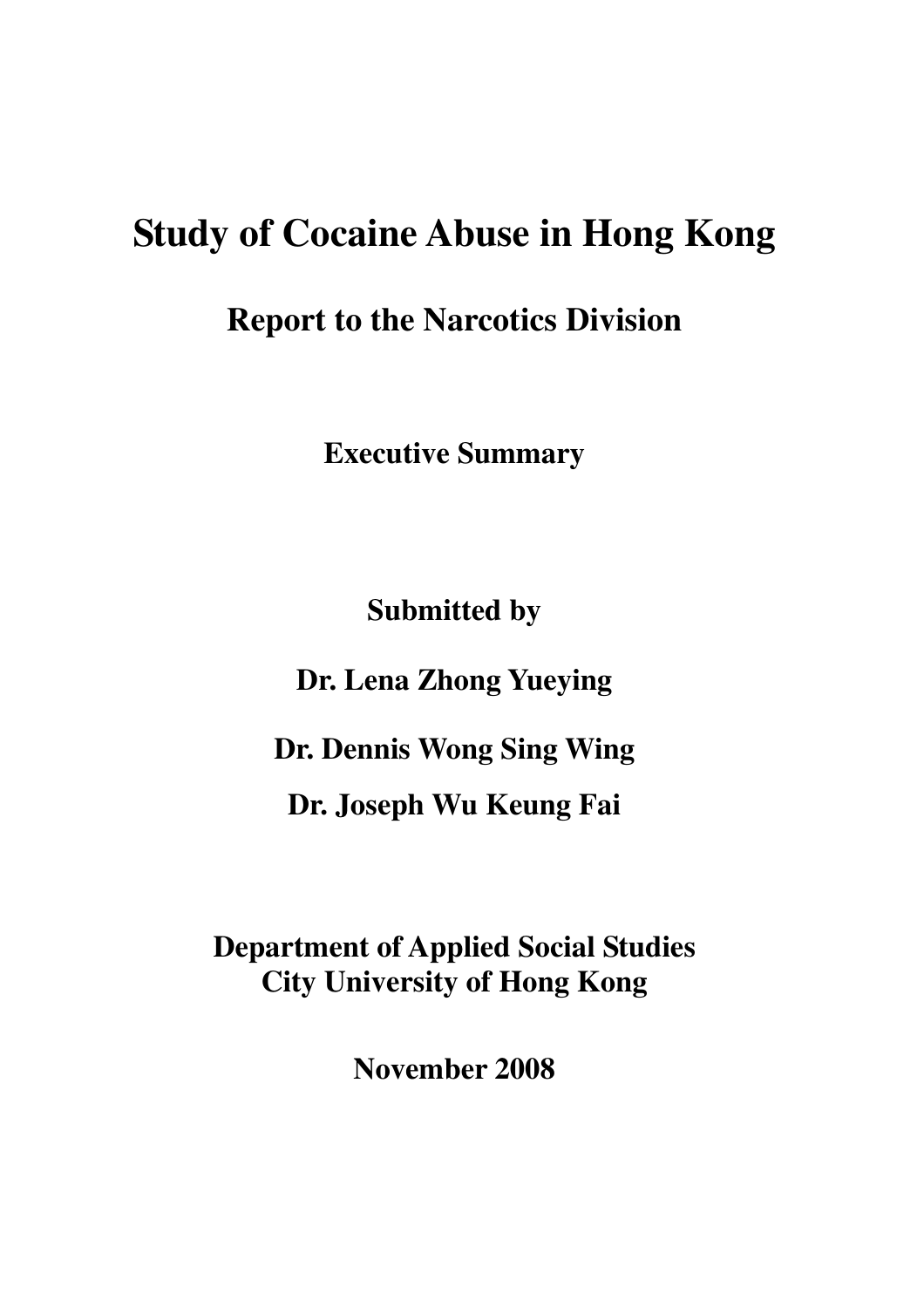# **Executive Summary**

## **1 Research Objectives**

Recent years have witnessed an increase of cocaine users in Hong Kong based on the Central Registry of Drug Abuse (CRDA) data. This study aims to review the literature on cocaine abuse in overseas countries and to explore the characteristics of cocaine abusers in Hong Kong.

## **2 Research Methods**

We conducted an extensive literature review and administered interviews with three groups of respondents: 31 cocaine abusers, 20 frontline workers with rich experience in drug rehabilitation and treatment, and 10 drug law enforcement officers.

#### **3 Research Findings**

#### **3.1 The Ecological Model**

 We developed an ecological model to synthesize the literature on risk/protective factors for cocaine abuse at the individual, interpersonal, community and societal levels; the harmful effects of cocaine abuse; and rehabilitation and treatment of cocaine abuse.

## **3.2 Interviews with the Professionals**

The interviews with the respondents confirmed the recent upward trend in cocaine abuse in Hong Kong and highlighted the role the recent declining price of cocaine plays in increased cocaine use. The risk/protective factors on cocaine abuse identified by drug rehabilitation and treatment front-line workers include family bonding, peer influence, poor school bonding, influences from the triads, curiosity, myths of cocaine, and declining prices of cocaine.

## **3.3 Characteristics of Cocaine Users**

The sample of cocaine users in this study demonstrated a series of characteristics.